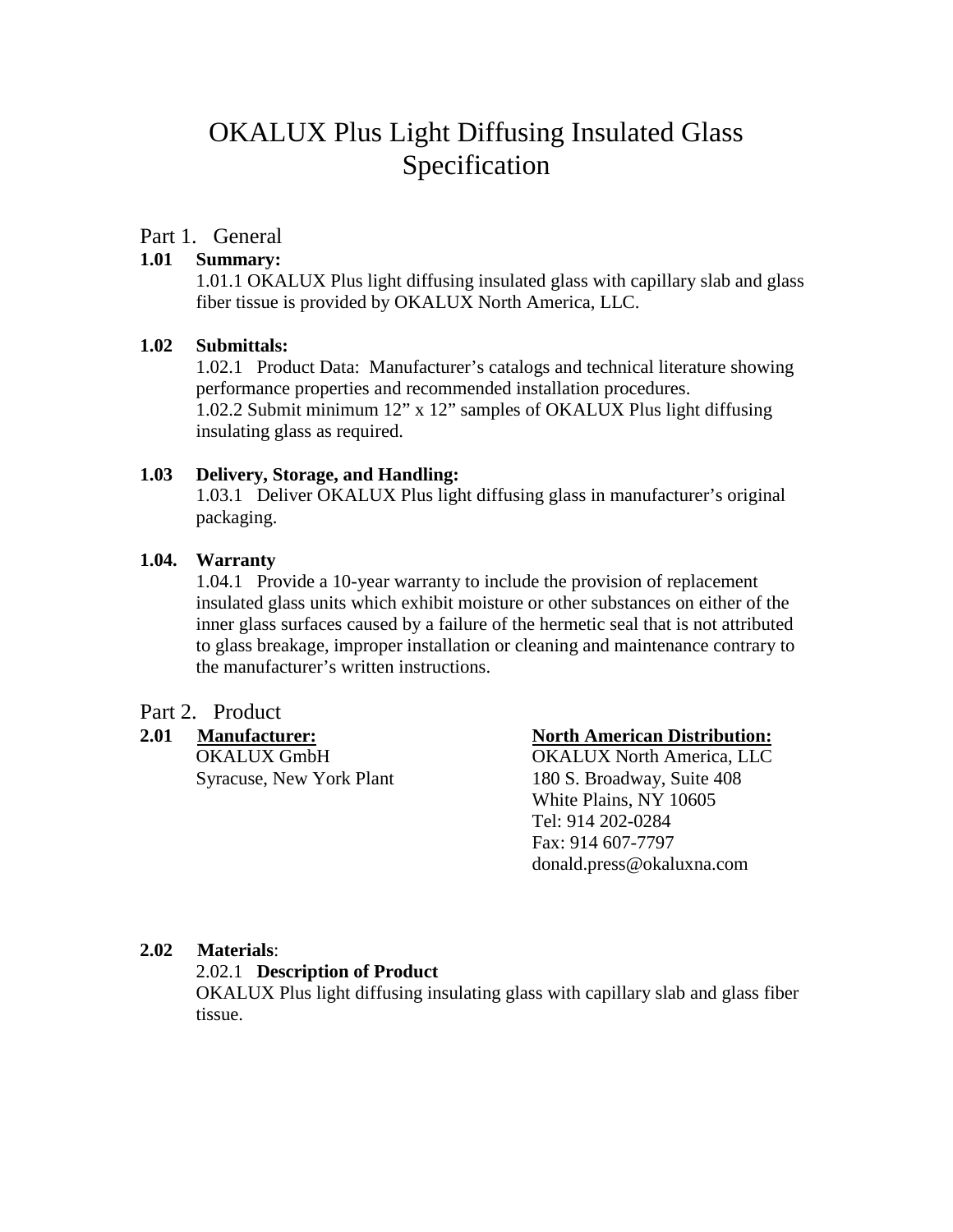#### 2.02.2 **Glass make up**:

Outer pane: \_\_\_ "(mm) tempered or heat strengthened float glass with Guardian SN68 low e coating on surface #2 (or other coating as agreed). Please specify clear, low iron or tinted glass as required.

Cavity: 9/16" (14mm) overall with  $5/16$ " (8 mm) (air, argon or krypton) filled cavity and 6mm PMMA acrylic UV stable capillary slab encased in fiber tissue. Capillaries are not to exceed 3 mm diameter to assure proper diffusion.

Inner pane: "(mm) tempered, heat strengthened, or laminated float glass with PVB interlayer. Please specify clear, low iron or tinted glass as required.

| Sealant: | Dual sealed units:                     |                             |
|----------|----------------------------------------|-----------------------------|
|          | Primary sealant:<br>Secondary sealant: | Polyisobutylene<br>Silicone |
|          |                                        |                             |

- Calculations: Glass make-up and thickness to be confirmed by glazing contractor and façade engineer to meet project load and local code requirements.
- Size: OKALUX Plus, when supplied without a white inner mullion, has a maximum smaller dimension of 48" (1220mm) Maximum larger dimension is 137" (3500mm). When both dimensions exceed 48", a white inner mullion is required to stabilize the capillary slab within the insulated unit. Maximum dimension with the white inner mullion is 78" x 137" (2000mm x 3500mm).

#### 2.02.3 **Performance Values**

OKALUX light diffusing glass insulating glass shall perform optically and thermally based upon the following:

| <b>Light Transmission</b> | 37% maximum                                                       |
|---------------------------|-------------------------------------------------------------------|
| SHGC (TSET)               | .31% maximum                                                      |
| U-value)                  | air .28, argon .24, krypton .18 (btu/hr/sf/ $\rm$ <sup>o</sup> F) |

# Part 3. Execution

## **3.01**

3.01.1 **Examination:** The glazing contractor shall examine the framing and glazing channel surfaces and backing as well as the conditions under which the glazing is to be performed. The glazing contractor shall also inspect each OKALUX unit prior to installation. Any units deemed to be damaged or of questionable quality should be brought to the attention of the supplier, OKALUX North America, LLC, immediately and prior to installation.

3.01.2 **Glazing**: OKALUX Plus should be installed in accordance with the general rules applicable for insulating glass. The glazing plane support system